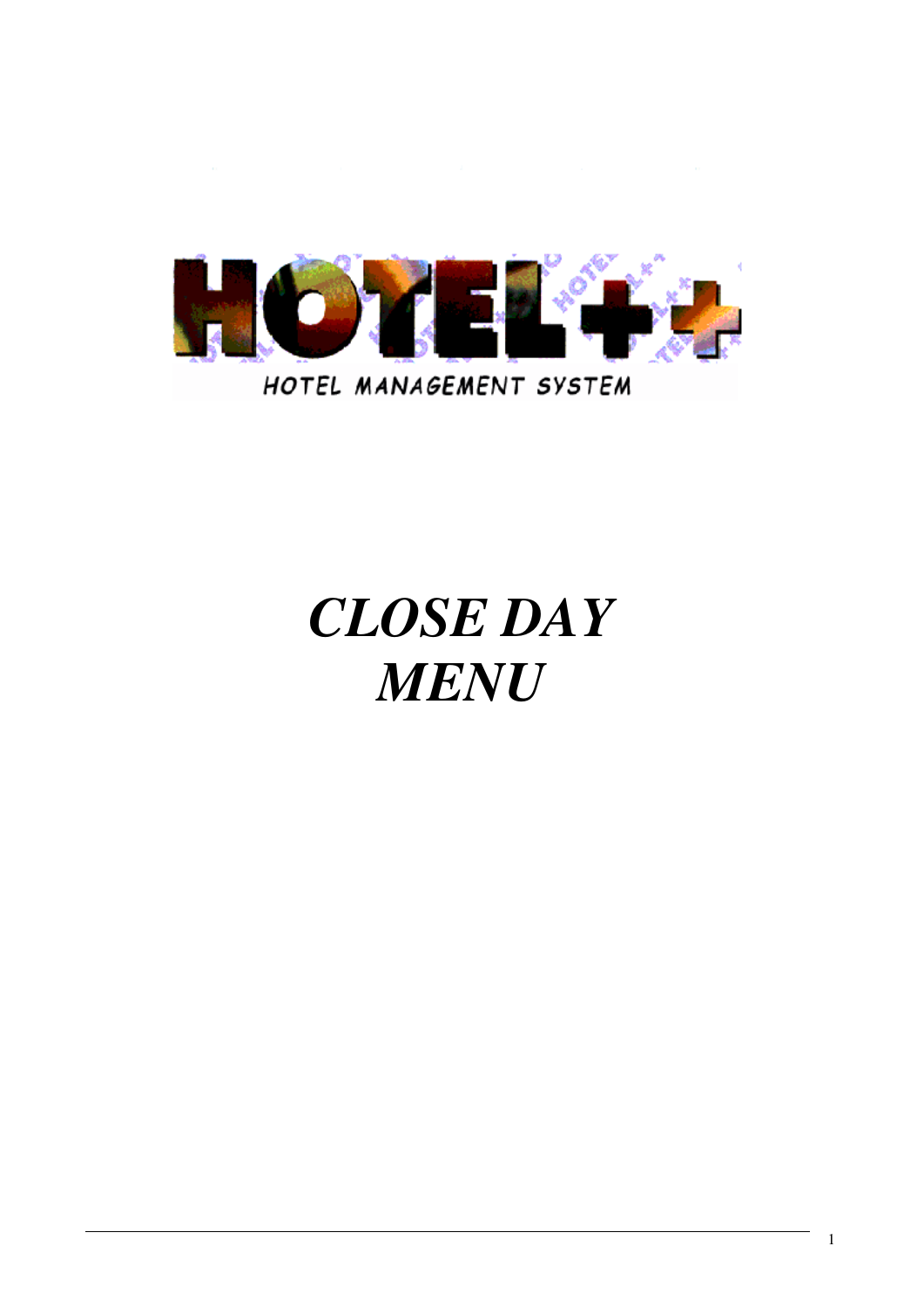# **SUMMARY CLOSE DAY MENU**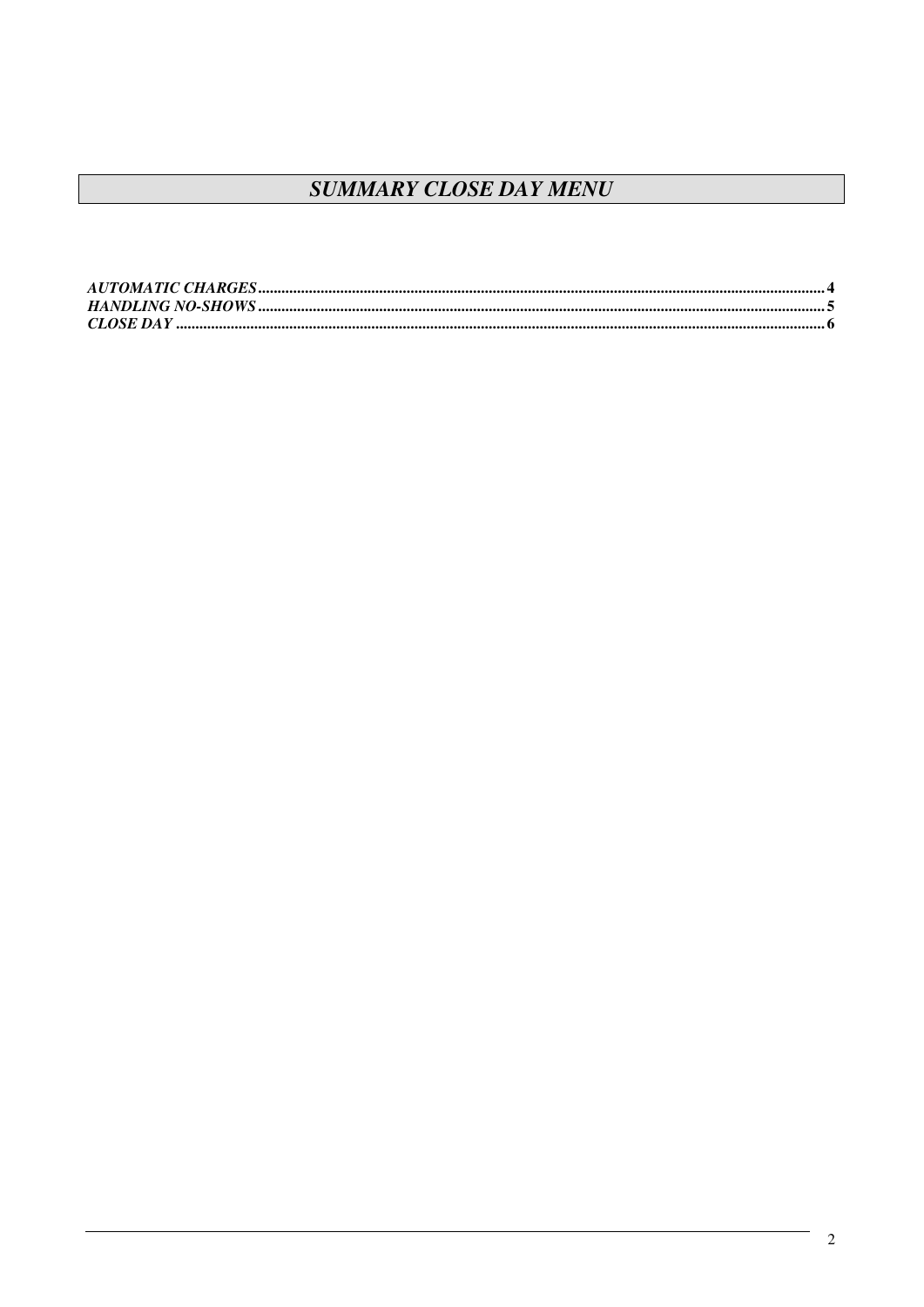# *CLOSE DAY MENU*

**Functions attached:**

 *AUTOMATIC CHARGES CLOSE DAY NO SHOW*

**List attached:**

*AUTOMATIC CHARGE CONTROL*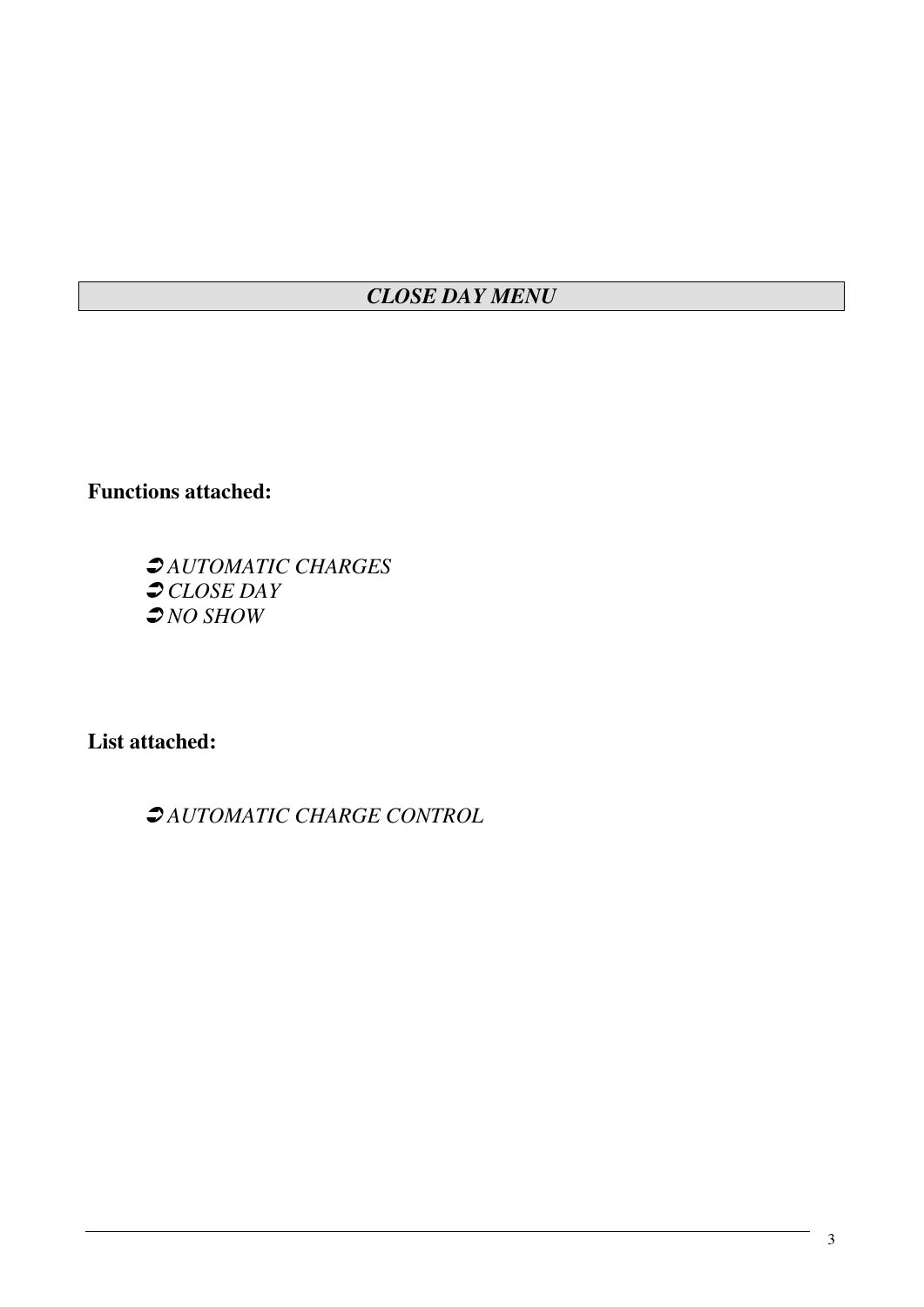### *AUTOMATIC CHARGES*

Automatic debiting can be used for applying hotel plan arrangement charges, and can be used for assigning charges for any extra services specified in the *Extra* folder within the *Booking* file.

| Define the execution for<br>an automatic charge for<br>the current day                              | Define an automatic charge for the<br>preceding day. In some cases (i.e. night<br>arrival) it may be necessary to re-enter<br>automatic charges from the preceding day |  |  |  |  |  |  |  |
|-----------------------------------------------------------------------------------------------------|------------------------------------------------------------------------------------------------------------------------------------------------------------------------|--|--|--|--|--|--|--|
| Addebito automatico                                                                                 | - 101 X                                                                                                                                                                |  |  |  |  |  |  |  |
| Addebito Automatico                                                                                 |                                                                                                                                                                        |  |  |  |  |  |  |  |
| L'ultimo addebito automatico del giorno 21/05/2001 è stato esegúito il 21/05/2001 23:06:15          |                                                                                                                                                                        |  |  |  |  |  |  |  |
| Esegui l'addebito automatico del 22/05/2001<br>Esegui di nuovo l'addebito automatico del 21/05/2001 |                                                                                                                                                                        |  |  |  |  |  |  |  |
| Gruppo <sup>[</sup>                                                                                 | Camera                                                                                                                                                                 |  |  |  |  |  |  |  |
| cliente<br>contratto<br>camera<br>Ultima Chiusura del 21/05/2001 eseguita il 21/05/200123:06:15     | partenza<br>arrang.<br>fatturato<br>produzione                                                                                                                         |  |  |  |  |  |  |  |

Automatic charges can be debited more than once in a given day without compromising in any way the production breakdown data for that day. If a room is debited automatically for a charge that has also been effected manually, the automatic charge will be cancelled.



#### **IN-DEPTH OPERATION:**

**The procedure allows you to debit a single group (position the cursor over the** *Group* **field and press F9 to display the groups in-house which have not already been debited automatically for the day) or for a single room, (position the cursor over the** *Room* **field and press F9 to display the individual guests in-house who have not already been debited automatically for the day)**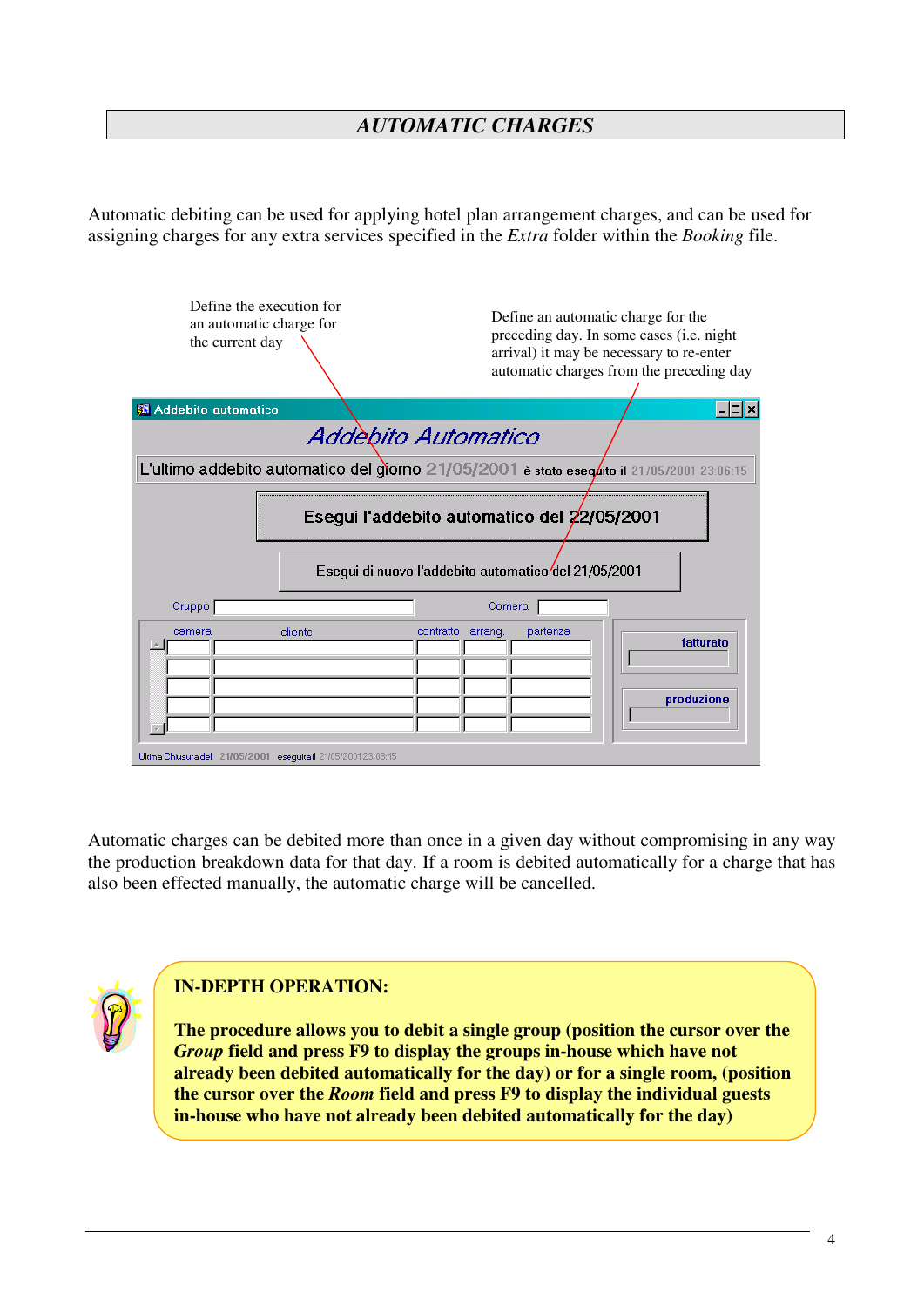#### *HANDLING NO-SHOWS*

The No-Show (Arrival-Date Past ) window displays all the bookings for which the expected date of arrival has passed (as defined by the computer system date).

|                                       | the displayed Arrival-Date-Past bookings. |                                        |                       |                        |                |    |           |           |
|---------------------------------------|-------------------------------------------|----------------------------------------|-----------------------|------------------------|----------------|----|-----------|-----------|
| <b>ES FRONT-OFFICE</b>                |                                           | (EV)                                   |                       | HOTEL ++               |                |    |           |           |
| Exit                                  |                                           |                                        |                       |                        |                |    |           |           |
| <b>TUTTI</b><br><b>GAVE</b><br>N.sHOW |                                           | ND.<br>$ALL$<br>$M9090$<br><b>SHOW</b> | KAR                   | ?                      | <b>EXIT</b>    |    | 13 Agosto |           |
| No Show prenotazioni passate          |                                           |                                        |                       |                        |                |    |           |           |
| Nome                                  | Ditta                                     | Arrivo                                 | Partenza              |                        | Tipologia Room |    | Pr. Arr.  |           |
| CAMPELLI/LUGLI                        |                                           |                                        | 23-05-2001 06-06-2001 | <b>CS</b>              | 574            | 2  | <b>FB</b> | GA        |
| CARBOGNANI/FRASSIN                    |                                           |                                        | 23-05-2001 06-06-2001 | $\overline{\text{cs}}$ | 575            | l2 | lFB.      | GA        |
| FRASSINETI/CARBOGN                    |                                           |                                        | 23-05-2001 06-06-2001 | $\overline{\text{cs}}$ | 576            | l2 | lЕB       | GA        |
| BENASSI/COLAGLIA                      |                                           |                                        | 23-05-2001 06-06-2001 | <b>CS</b>              | 577            | l2 | FB        | GA        |
| VARINI/VACONDIO                       |                                           |                                        | 23-05-2001 06-06-2001 | $\overline{\text{cs}}$ | 578            | l2 | lFВ       | 6A        |
| TORELLI/GIGLIOLI                      |                                           |                                        | 23-05-2001 06-06-2001 | $\overline{\text{cs}}$ | 579            | l2 | IFВ       | GA        |
| <b>BALDI/FORMENTINI</b>               |                                           |                                        | 23-05-2001 06-06-2001 | $\overline{\text{cs}}$ | 583            | l2 | lFВ       | GA        |
| UGOLETTI/MANELLI                      |                                           |                                        | 23-05-2001 06-06-2001 | $\overline{\text{cs}}$ | 584            |    | IΕB       | GA        |
| TORELLI/RONCAGLIA                     |                                           |                                        | 23-05-2001 06-06-2001 | $\overline{\text{cs}}$ | 591            | l2 | IFВ       | GA        |
| INCERTIVECCHI/BAGNO                   |                                           |                                        | 23-05-2001 06-06-2001 | $\sqrt{cs}$            | 740            |    | IFΒ       | <b>GA</b> |
| ALBARELLI/VEZZANI                     |                                           |                                        | 23-05-2001 06-06-2001 | $\sqrt{cs}$            | 593            |    | lFВ       | <b>GA</b> |
| <b>BASSI/FRANCIA</b>                  |                                           |                                        | 23-05-2001 06-06-2001 | <b>CS</b>              | 599            |    | lЕB       | GA.       |
| LAZZARETTI/GIULIANI                   |                                           |                                        | 23-05-2001 06-06-2001 | <b>I</b> CS            | 585            | l2 | FB        | <b>GA</b> |



#### **IN-DEPTH OPERATION:**

- $\checkmark$  **The booking remains in the** *No Show* **archive until the operator changes its status manually to No-Show or Cancelled. The system will** *not* **redefine a guaranteed booking to No-Show status automatically.**
- **If after 2 days a booked guest has not arrived, you must redefine the file as** *No-Show***, or the system will** *not* **be be able to effect its Close Day procedure**